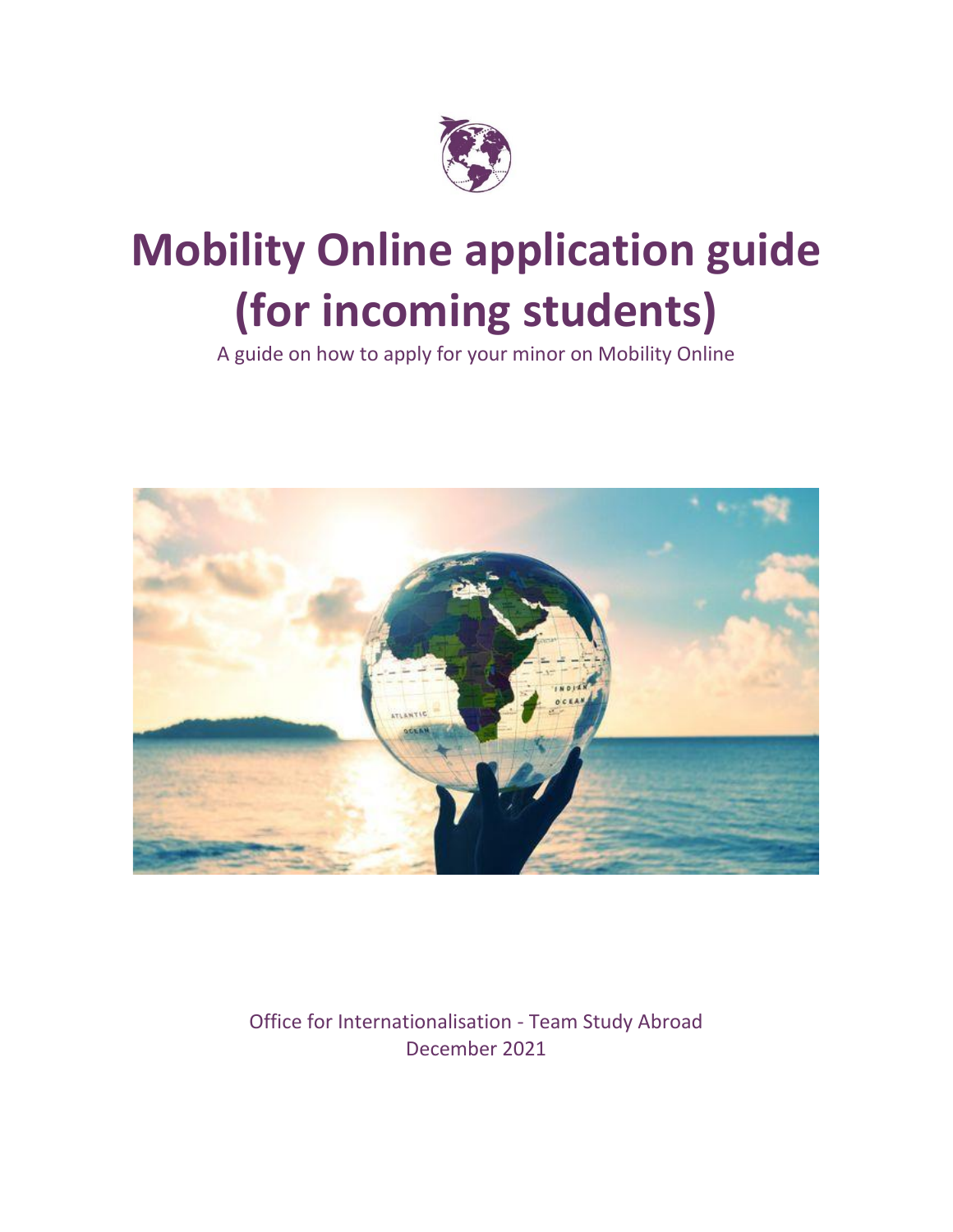



|              | ----- Personal details                      |
|--------------|---------------------------------------------|
|              | --- Contact person in case of emergencies   |
|              | --- Sending institution and current studies |
|              |                                             |
| Page 8 ----- |                                             |
|              |                                             |

 $\mathbf 1$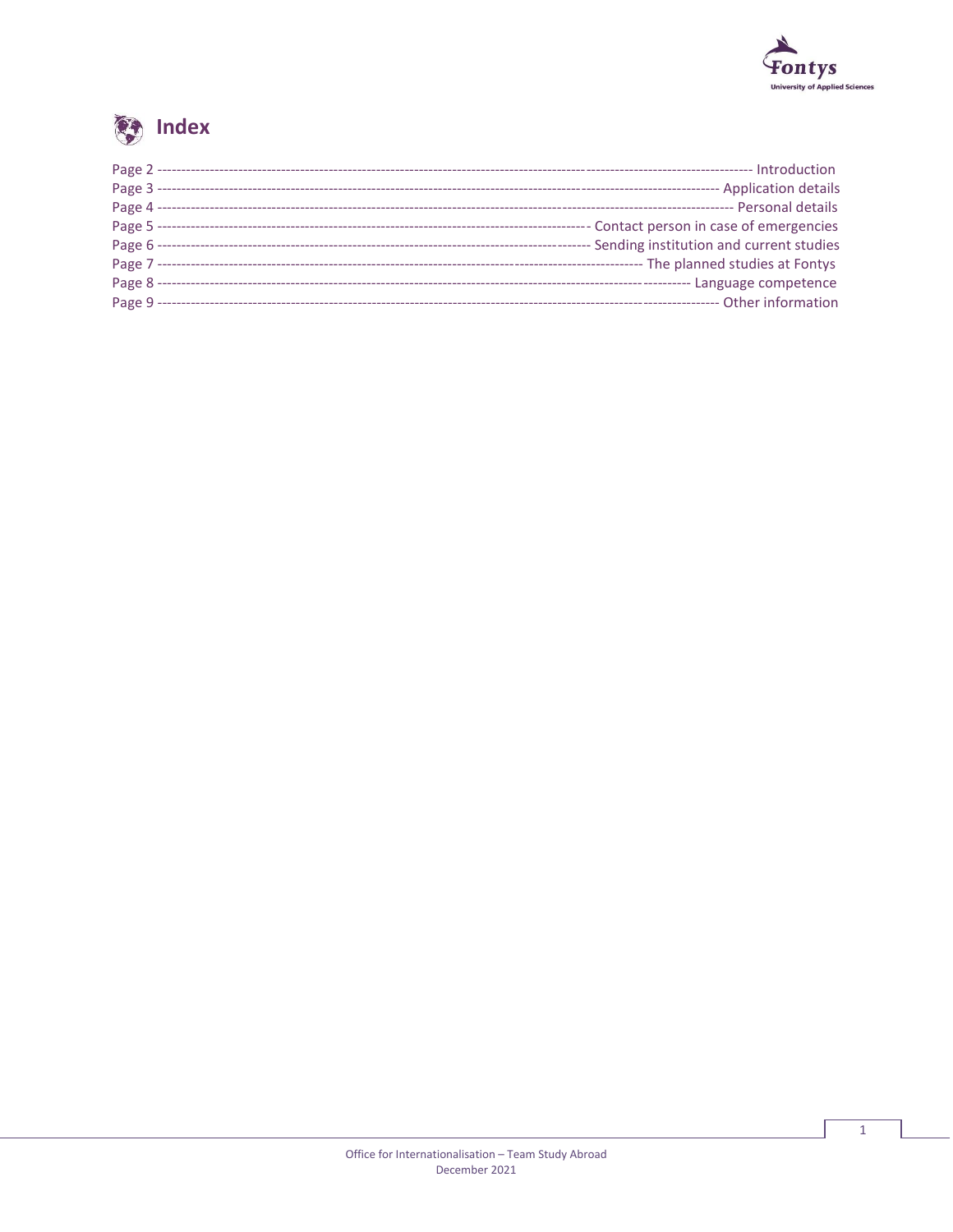

## **External Introduction**

Dearest student, thank you for wishing to do a minor abroad at Fontys University. In this guide, you will find stepby-step instructions to help ensure you are correctly applying for your minor abroad.

You have been nominated by your own international office to study at Fontys University of Applied Sciences. Based on this nomination, a contact person from Fontys should have sent you an email with a link to the application form on Mobility Online. If you somehow did not get this email, please contact your own International Office and ask if the nomination went through correctly. Once you receive the email, in which you will find the link to Mobility Online, you can start your application.

*Side note: Be on the lookout for these icons next to certain questions:* 



*Hoovering your mouse on these icons will open a pop up that further explains the questions.*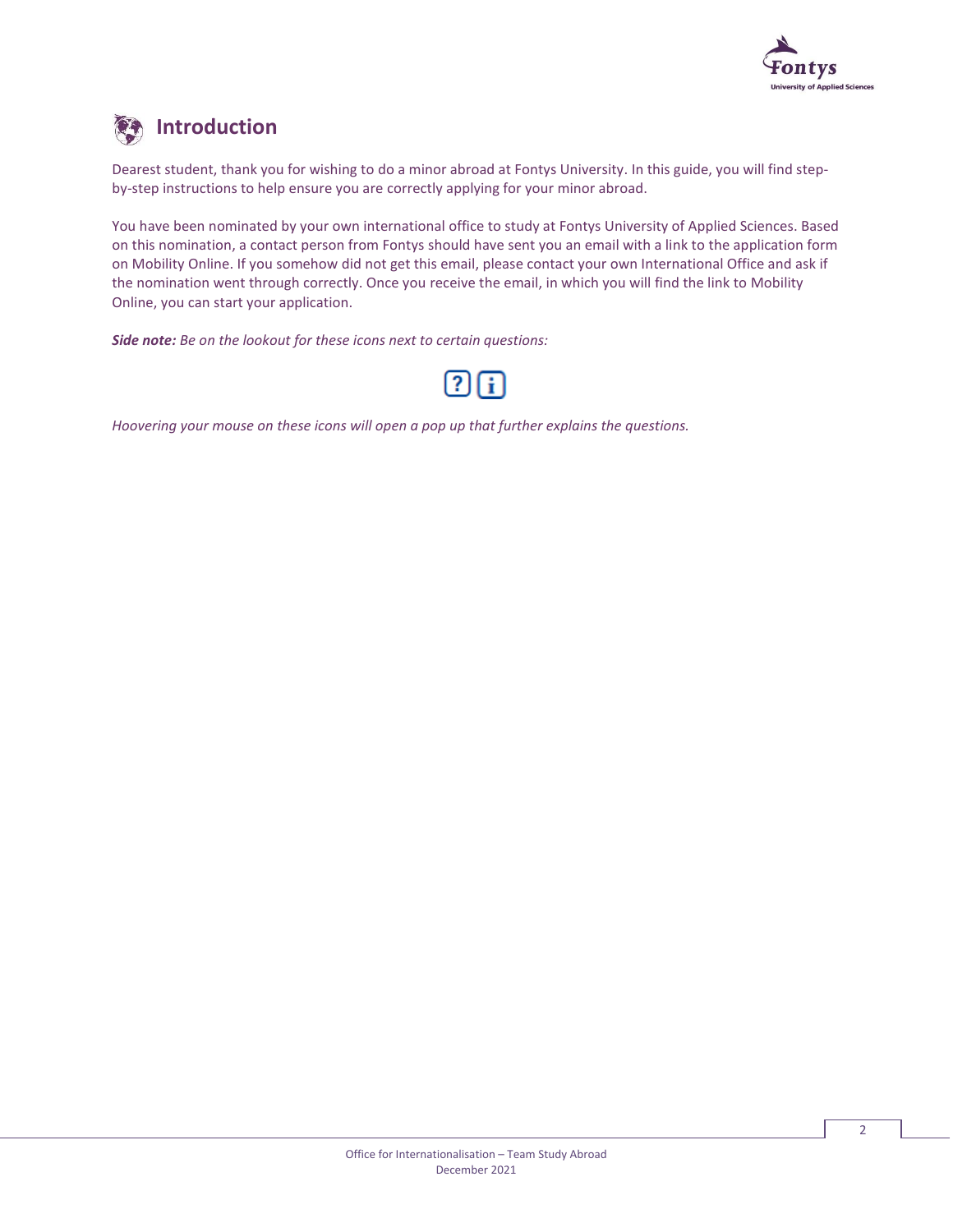

### **Application details**

These are the first set of details you must fill in for your application. Let's break it down.

| Open all sub groups Close all sub groups<br><b>Application details</b> |                                                                                                           |
|------------------------------------------------------------------------|-----------------------------------------------------------------------------------------------------------|
| Type of applicant                                                      | $\circ$ Incomings $\circ$ Outgoings $*$                                                                   |
| Type of person                                                         | $\circ$ Students/Trainees $\circ$ Staff $*$                                                               |
| Exchange Programme                                                     | $- * 2$<br>Study Abroad at a Partner University                                                           |
| Academic year                                                          | $\overline{\phantom{a}}$ * $\overline{\phantom{a}}$ 3<br>2022/2023                                        |
| Start semester                                                         | ි∗ (ව<br>$\overline{\phantom{a}}$<br><-- Please select -->                                                |
| Number of semesters                                                    | $0102*$                                                                                                   |
| Is this stay an extension?                                             | $\bigcirc$ Yes $\bigcirc$ No <sup>*</sup>                                                                 |
|                                                                        | If you're already studying at Fontys and this is an extension of your stay, please tick<br>the box 'yes'. |
|                                                                        |                                                                                                           |

**Type of applicant:** This one is automated to '**Incomings**' because you're the one who is coming to Fontys. '**Outgoings**' are the Fontys students who are going out to another country for their minor abroad.

**Type of person:** Automated to '**Students**', because you're a student.

**Exchange Programme:** Automated to '**Study Abroad at a Partner University**', because Fontys is a Partner University of your home institution.

**Academic year:** Automated to your current academic year.

**Start semester:** Select the very semester that is applicable for your minor. Either '**Fall**' or '**Spring**'.

**Number of semesters:** Select how many semesters you intend to follow at Fontys.

**Is this stay an extension?:** Automated to 'No'. This should only be changed if you're already studying at Fontys and you would like to extend your stay.

Although most of these details are automatically filled in for you, please check if they are correct.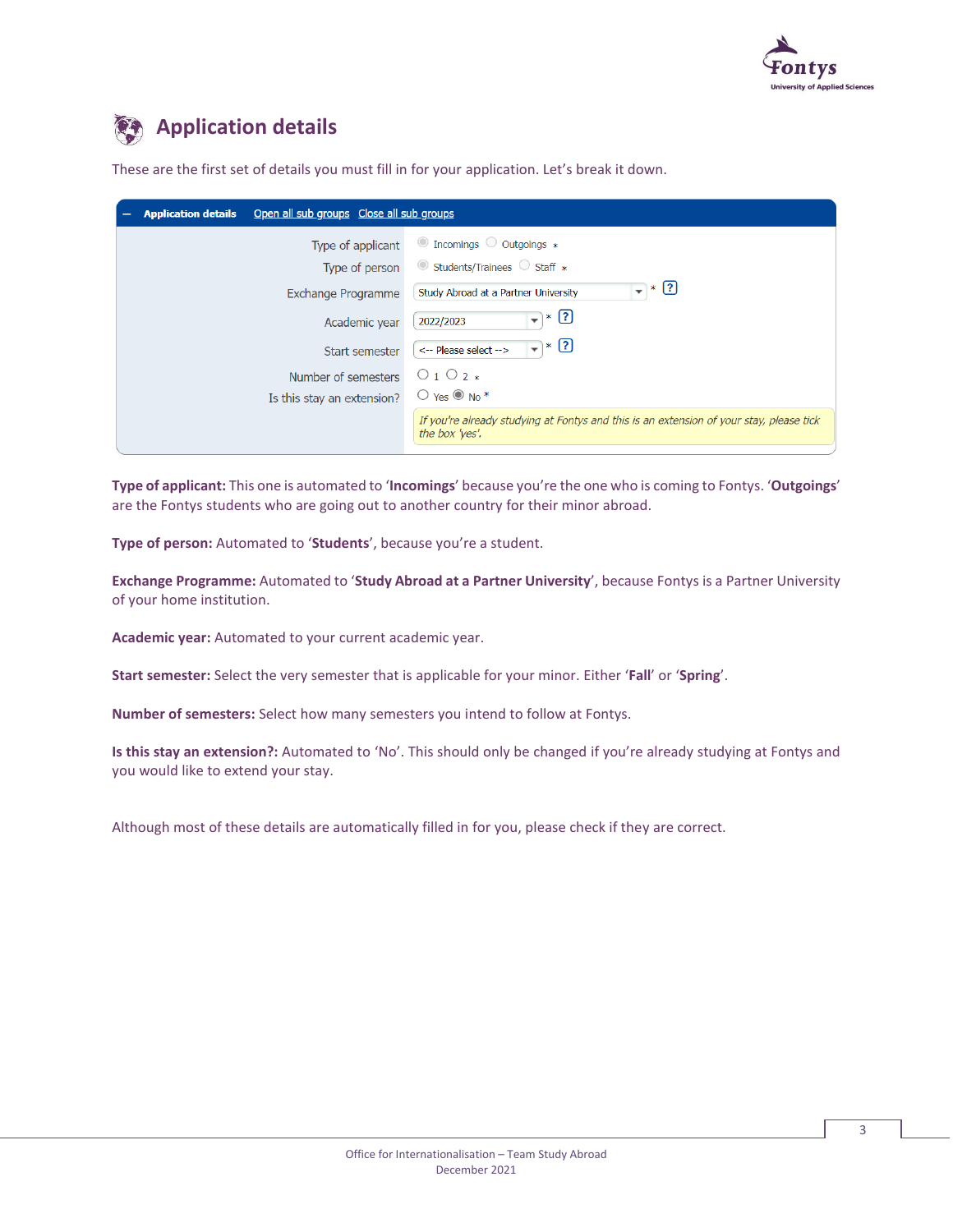

### **Personal details**

The next step is to submit your personal details.

| <b>Personal details</b>              |                                                        |  |
|--------------------------------------|--------------------------------------------------------|--|
| Surname as stated in passport        | ж                                                      |  |
| Given names as stated in passport    | ∗                                                      |  |
| E-mail address                       | $*$ $\boxed{?}$                                        |  |
| Same e-mail address for verification | ∗                                                      |  |
| Date of birth (dd.mm.yy)             | ∗                                                      |  |
| Place of birth                       | ж                                                      |  |
| Country of birth                     | ж                                                      |  |
| Gender                               | $\bigcirc$ Male $\bigcirc$ Female $*$                  |  |
| Nationality                          | ∗<br><-- Please select --><br>$\overline{\phantom{a}}$ |  |

**Surname as stated in passport:** Your surname as stated on your identity documents. Either a passport or ID card.

**Given names as stated in passport:** Your first name and additional ones as stated on your identity documents.

**E-mail address:** We strongly advise you to fill in and use an e-mail address that you check on a regular basis.

**Date of birth:** Submit your date of birth in numbers only.

**Place of birth:** Submit the city or town you were born in.

**Country of birth:** Submit the country you were born in.

**Gender:** Select which gender you identify as.

**Nationality:** Select which nationality you adopted.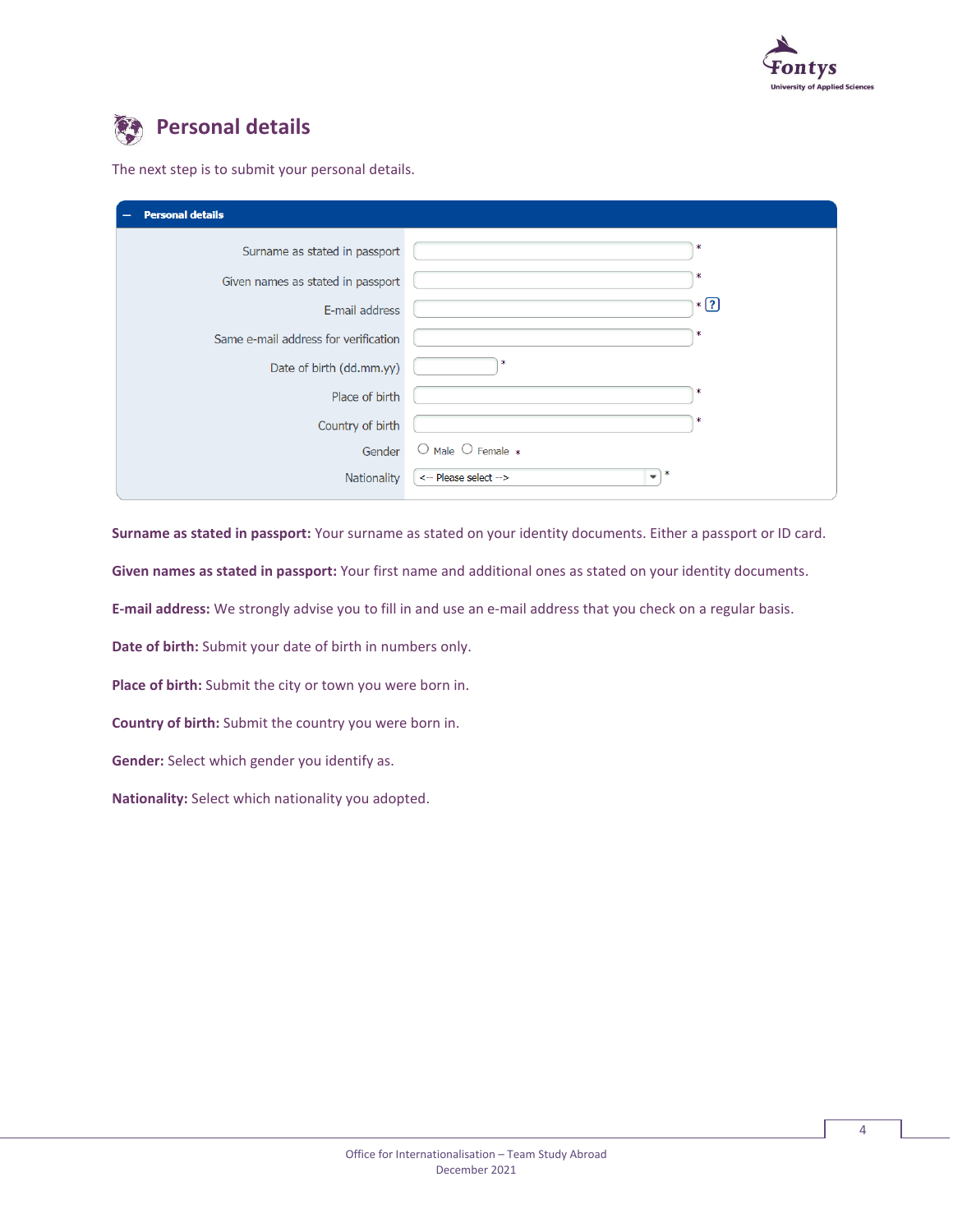

### **Contact person in case of emergencies**

At this part, you must leave contact details of the person we can reach out to, if there ever is an emergency situation while you are studying at Fontys. This person is usually a parent or any other relative. Please ensure this is the person you want to be informed in case of emergency.

| Contact person in case of emergencies<br>$\overline{\phantom{m}}$ |                                                  |  |
|-------------------------------------------------------------------|--------------------------------------------------|--|
| Surname                                                           | $*$ $\boxed{?}$                                  |  |
| First name                                                        | ∗                                                |  |
| E-mail address                                                    | ×                                                |  |
| <b>Street</b>                                                     |                                                  |  |
| Postcode                                                          |                                                  |  |
| City                                                              |                                                  |  |
| Country                                                           |                                                  |  |
| Telephone number                                                  |                                                  |  |
|                                                                   | Please make sure to enter country code, eg $+31$ |  |
| Relationship                                                      | ж                                                |  |

**Surname:** Surname of the person you want us to contact in emergency situations.

**First name:** The person's first name.

**E-mail address:** The person's email address.

**Street:** The person's address.

**Postcode:** The person's zip code.

**City:** The person's hometown.

**Country:** The country the person lives in.

**Telephone number:** The person's phone number. Ensure to add the country code in front too.

**Relationship:** What is this person to you? E.g.: Father, mother, grandfather, caretaker.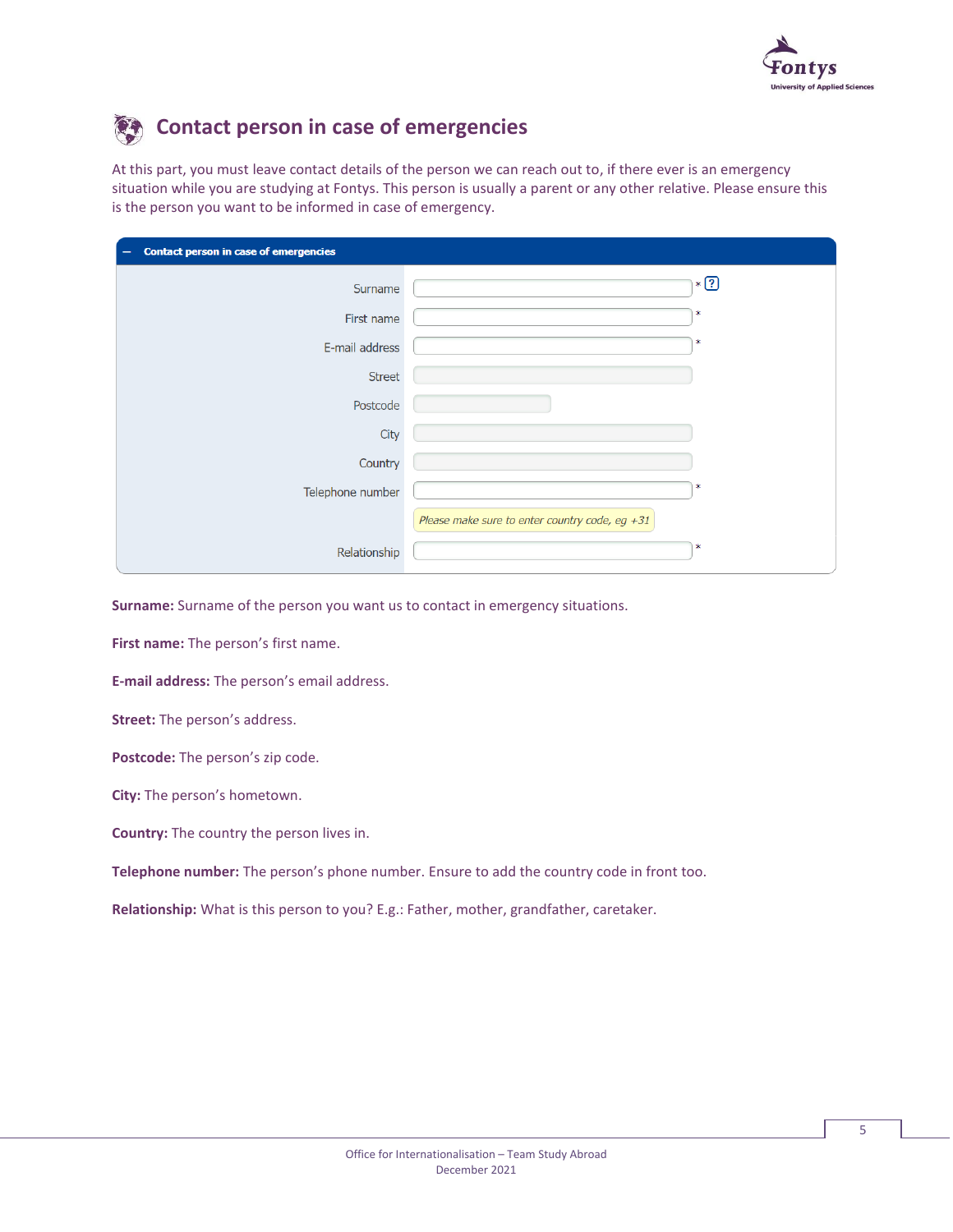



### **Sending institution and current studies**

This section is an important part of the application, where we ask you for details of your sending (home) institution and your current study. This information is connected to the choices you can study at Fontys.

| Sending institution and current studies                              |                                                                                                                                                                             |
|----------------------------------------------------------------------|-----------------------------------------------------------------------------------------------------------------------------------------------------------------------------|
| Country of your home institution                                     | <-- Please select -->                                                                                                                                                       |
| Name of your home institution                                        | <-- Please select -->                                                                                                                                                       |
| Your contact person internationalisation at your home<br>institution | <-- No choice -->                                                                                                                                                           |
|                                                                      | Please choose the contact person in this dropdown menu. If your contact person is<br>not available in the menu, please leave open this field and fill out ALL fields below. |
|                                                                      |                                                                                                                                                                             |
| First name of contact person (if not listed above)                   |                                                                                                                                                                             |
| Family name of contact person (if not listed above)                  |                                                                                                                                                                             |
| Gender of contact person (if not listed above)                       | $\bigcirc$ Female $\bigcirc$ Male $*$                                                                                                                                       |
| E-Mail address of contact person (if not listed above)               |                                                                                                                                                                             |
| Phone number of contact person (if not listed above)                 |                                                                                                                                                                             |
| Number of academic years completed                                   | $*$ [?]                                                                                                                                                                     |

**Country of your home institution:** Select the country where your home institution is located.

**Name of your home institution:** Select the name of your home institution. Your home institution and the agreement it has with Fontys, will provide you with choices to study at Fontys.

**Your contact person internationalisation at your home institution:** Select the contact person of your home institution. If not present in the list, you may leave it open and manually fill in the details in the questions below.

**First name of contact person (if not listed above):** First name of your contact person.

**Family name of contact person (if not listed above):** The surname of your contact person.

**Gender of contact person (if not listed above):** Select the gender of your contact person.

**E-Mail address of contact person (if not listed above):** Submit the e-mail address of your contact person.

**Phone number of contact person (if not listed above):** Submit the phone number of your contact person.

**Number of academic years completed:** Submit the number of academic years you will have completed when starting to study at Fontys.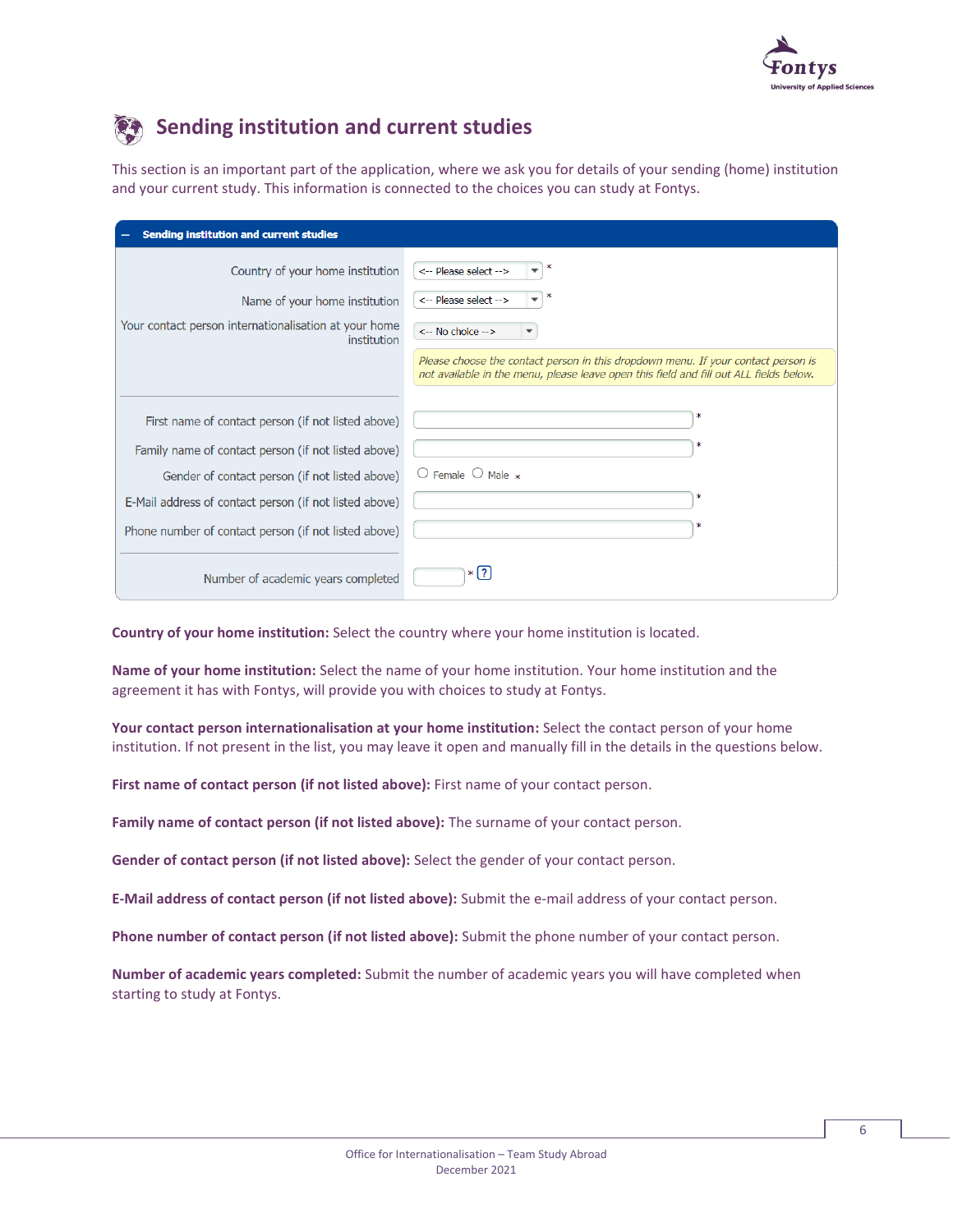

### **The planned studies at Fontys**

| The planned studies at Fontys<br>$\overline{\phantom{m}}$ |                                                                                                                                                                                                                                                                                                          |
|-----------------------------------------------------------|----------------------------------------------------------------------------------------------------------------------------------------------------------------------------------------------------------------------------------------------------------------------------------------------------------|
| Host country                                              | <b>Netherlands</b>                                                                                                                                                                                                                                                                                       |
| Receiving institution                                     | EINDHOV03 - Fontys University of Applied Sci                                                                                                                                                                                                                                                             |
| Cluster                                                   | $\leq -$ No choice $\rightarrow$                                                                                                                                                                                                                                                                         |
|                                                           | In case of a Fontys-wide agreement leave it on: 'No choice', in case of a Fontys-<br>school agreement select the specific Fontys School in the drop down menu.<br>If there are more Fontys Schools you can choose and you are not sure which one to<br>choose, please contact your international office. |
| Semester program                                          | <-- Please select -->                                                                                                                                                                                                                                                                                    |
|                                                           | Please contact your international office if you are not sure about the Semester<br>program here.                                                                                                                                                                                                         |

Here you have reached the part where you can fill in which exchange program you're applying for.

**Host country:** Automated to '**Netherlands**' because Fontys is located in The Netherlands.

**Receiving institution:** Automated to the institution where you will study your minor.

**Cluster:** You may leave this at '**No choice**' if your home institution has a Fontys wide agreement. The Cluster you need to choose, depends on the agreement your institution has with Fontys.

**Semester program:** A Fontys wide agreement or a cluster agreement is the choice you have when you open the drop down menu at semester program. Your choice has also been defined with your nomination. Please contact your international office if you are unsure which Semester program to choose here.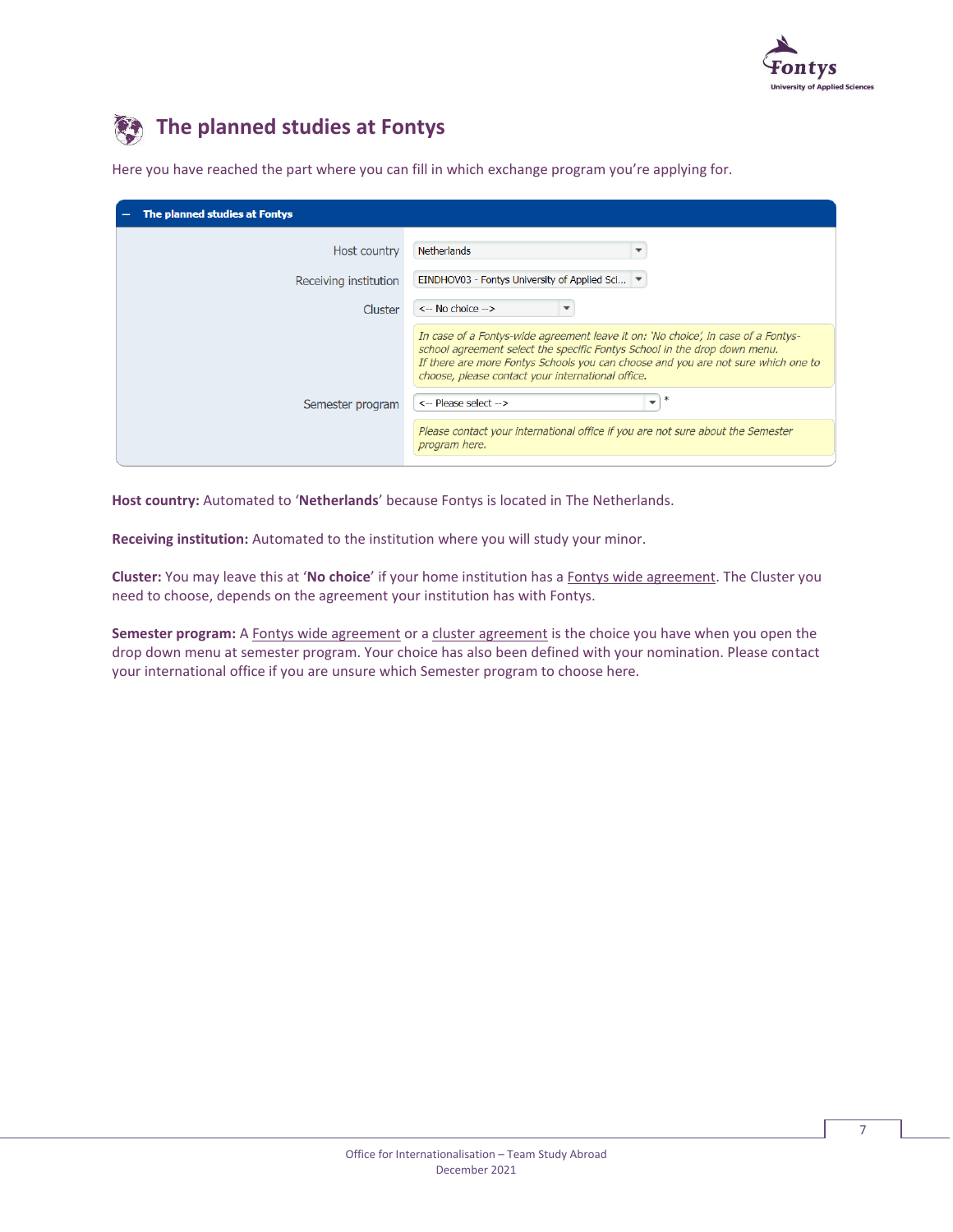

### **Language competence**

### Submit your language proficiencies.

| <b>Language competence</b>                      |                                                                  |
|-------------------------------------------------|------------------------------------------------------------------|
| Mother tonque                                   | ж<br><-- Please select --><br>$\overline{\phantom{a}}$           |
| Language of instruction at the home institution | ж<br><-- Please select --><br>$\overline{\phantom{a}}$           |
| Foreign language 1                              | $\leftarrow$ No choice $\rightarrow$<br>$\overline{\phantom{a}}$ |
| Foreign language 2                              | $\leftarrow$ No choice $\rightarrow$<br>$\overline{\phantom{a}}$ |
| Foreign language 3                              | <-- No choice --><br>$\overline{\phantom{a}}$                    |

**Mother tongue:** Your native language.

**Language of instruction at the home institution:** The default language that your home institution uses.

**Foreign language 1:** Any foreign language that you speak.

**Level of language proficiency 1:** Decide how well you have mastered this foreign language.

**Foreign language 2:** Any additional language you speak.

**Foreign language 3:** Any additional language you speak.